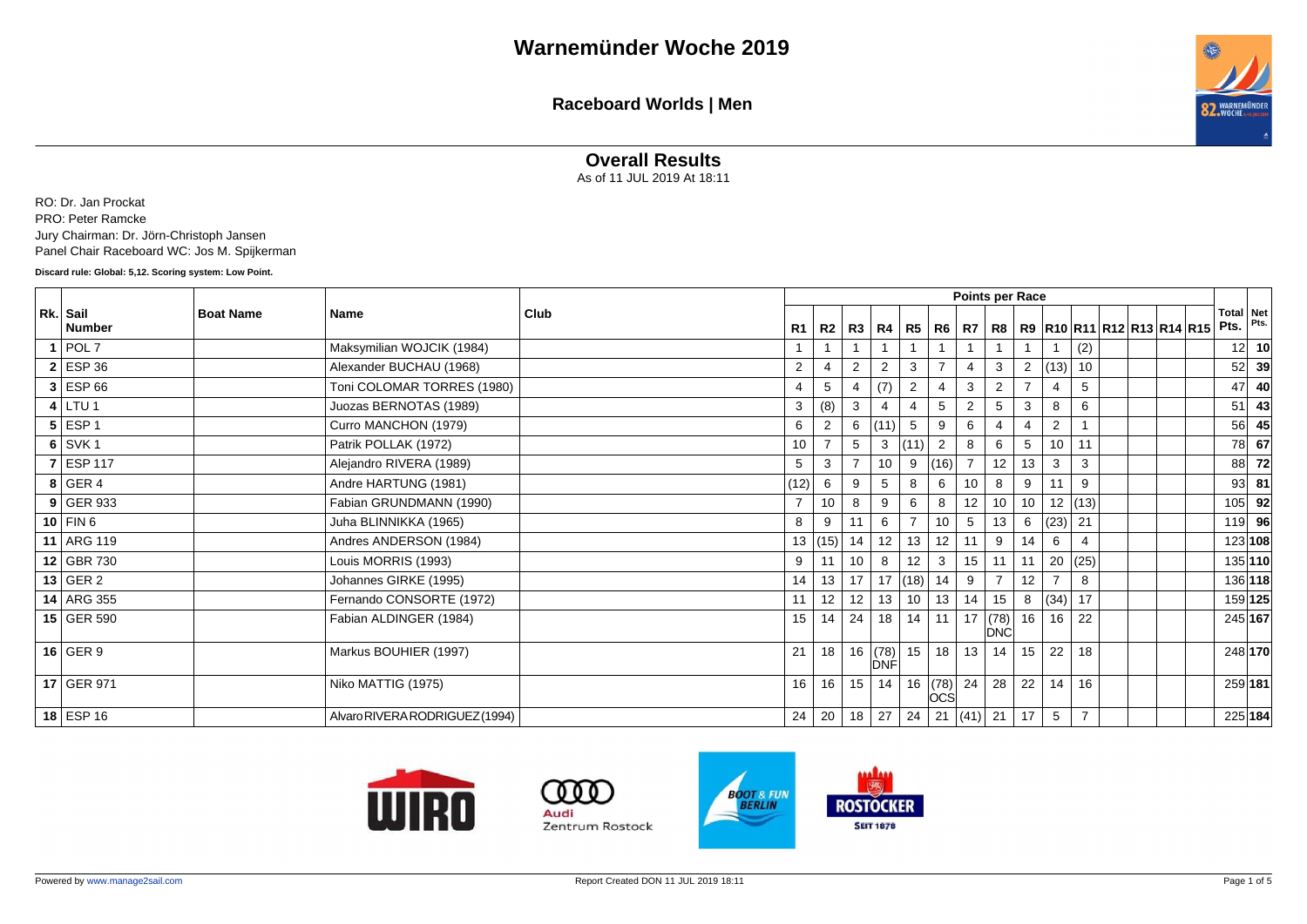

## **Overall Results**

As of 11 JUL 2019 At 18:11

|                    |                  |                                |      |         |      |                    |                       |           |               |                 |           | Points per Race |                |           |  |                                                                      |                          |      |
|--------------------|------------------|--------------------------------|------|---------|------|--------------------|-----------------------|-----------|---------------|-----------------|-----------|-----------------|----------------|-----------|--|----------------------------------------------------------------------|--------------------------|------|
| Rk. Sail<br>Number | <b>Boat Name</b> | Name                           | Club | R1      | R2   |                    |                       |           |               |                 |           |                 |                |           |  | R3   R4   R5   R6   R7   R8   R9   R10   R11   R12   R13   R14   R15 | <b>Total</b> Net<br>Pts. | Pts. |
| 19   POL 101       |                  | Maciek SINCZAK (1980)          |      | 18      | 19   | 22                 | 16                    | 20        | 19            | 20              | 18        | 19              | $(25)$ 20      |           |  |                                                                      | 216 191                  |      |
| 20 FIN 1971        |                  | Sami KARPPINEN (1971)          |      | 17      | 17   | 13                 | $19 \mid 25$          |           | 17            | 18              | 20        | 23              | 28 (43)        |           |  |                                                                      | 240 197                  |      |
| 21 GER 466         |                  | Lars DEITERDING (1972)         |      | 19      | 22   | 21                 | 21                    | 21        | 27            | 16              | 24        | 20              | (37) 36        |           |  |                                                                      | 264 227                  |      |
| 22 SWE 64          |                  | Johan EKSTEDT (1968)           |      | 23      | 21   | 20                 | 26                    | 19        | 22            | 22              | 22        | 29              | $24 \mid (33)$ |           |  |                                                                      | 261 228                  |      |
| 23 FRA 58          |                  | Loup FRANCK (1968)             |      | 25      | 26   | 23                 | 29                    | 26        | 15            | (39)            | 16        | 18              | 39             | 15        |  |                                                                      | 271 232                  |      |
| 24 ARG 231         |                  | Gustavo Mario IDOYAGA (1963)   |      | 20      | 34   | 28                 | 22                    | 22        | 23            | 29              | 19        | 24              | (36)           | 34        |  |                                                                      | 291 255                  |      |
| 25 FIN 4           |                  | Benjamin BLINNIKKA (1998)      |      | 22      | 28   | 26                 | 32                    | 34        | 37            |                 | 28   (38) | 27              | 15             | 12        |  |                                                                      | 299 261                  |      |
| 26 FRA 1881        |                  | Pierre BUREN (1960)            |      | (36)    | 33   | 29                 | 30 <sup>°</sup>       | 28        | 25            | 36              | 26        | 26              | 30             | 23        |  |                                                                      | 322 286                  |      |
| 27 BEL 96          |                  | Arne DEBEUF (1998)             |      | 29      | 24   | 19                 | 20                    | 17        | 20            | 19              | 17        | (78)<br>DNC     | 52             | 78<br>DNC |  |                                                                      | 373 295                  |      |
| $28$ GER 6         |                  | Bernd NEUMANN (1958)           |      | 37      | 25   | 27                 | 15                    | 30        | $(78)$<br>DNC | 25              | 23        | 28              | 44             | 46        |  |                                                                      | 378 300                  |      |
| 29 GER 753         |                  | Eike DRAWE (2001)              |      | 26      | 36   | 25                 | 28                    | 23        | 28            | 23              | 33        | 25              | (58) 55        |           |  |                                                                      | 360 302                  |      |
| $30$ FIN 52        |                  | Mikko BONSDORFF (1967)         |      | 30      | 29   | 31                 | 25                    | 29        | 31            | 35              | 27        | 39              |                | 40   (51) |  |                                                                      | 367 316                  |      |
| 31 FRA 511         |                  | Philippe DUBOIS (1961)         |      | 35      | 35   | 36                 |                       | 42 $(43)$ | 33            | 37              | 34        | 33              | 9              | 24        |  |                                                                      | 361 318                  |      |
| 32 AUS 443         |                  | Richard Richie REYNOLDS (1964) |      | 33      | 40   | 37                 | 34                    | 40        |               | 26 (44) 36      |           | 21              | 35             | 19        |  |                                                                      | 365 321                  |      |
| 33 GER 884         |                  | Hubertus TESDORPF (1960)       |      | 28      | 31   | 33                 | 33                    | 32        | 34            | 30 <sup>2</sup> | 31        | (45)            | 42             | 29        |  |                                                                      | 368 323                  |      |
| 34   FIN 62        |                  | Amos BONSDORFF (2000)          |      | 34      | 30   | (78)<br><b>DNC</b> | $23 \mid 33$          |           | 29            | 32              | 47        | 30              | 31             | 41        |  |                                                                      | 408 330                  |      |
| 35 GER 172         |                  | Michael HAUPT (1972)           |      | 39      | 23   | 35                 | 31                    | 27        | 32            | 27              | 30        | 46              | (62)           | 48        |  |                                                                      | 400 338                  |      |
| $36$ USA 2         |                  | Steven UHTHOFF (1969)          |      | 32      | 38   | 39                 | 36                    | 35        | 30            | 38              | 29        | 37              |                | 43 (49)   |  |                                                                      | 406 357                  |      |
| 37 GER 519         |                  | Walter RADEKE (1958)           |      | 41      | (42) | 40                 | 38                    | 42        | 38            | 42              | 35        | 38              | 21             | 27        |  |                                                                      | 404 362                  |      |
| 38 FRA 186         |                  | Julien LAGET (1981)            |      | 31      | 37   | 38                 | (78) 37<br><b>DNC</b> |           | 35            | 45              | 37        | 40              | 29             | 45        |  |                                                                      | 452 374                  |      |
| $39$ BEL 10        |                  | Patric ROELANDTS (1953)        |      | (44) 41 |      | 43                 | $39 \mid 39$          |           | 43            | $43 \mid 41$    |           | 43              | 32             | 28        |  |                                                                      | 436 392                  |      |







- 0 0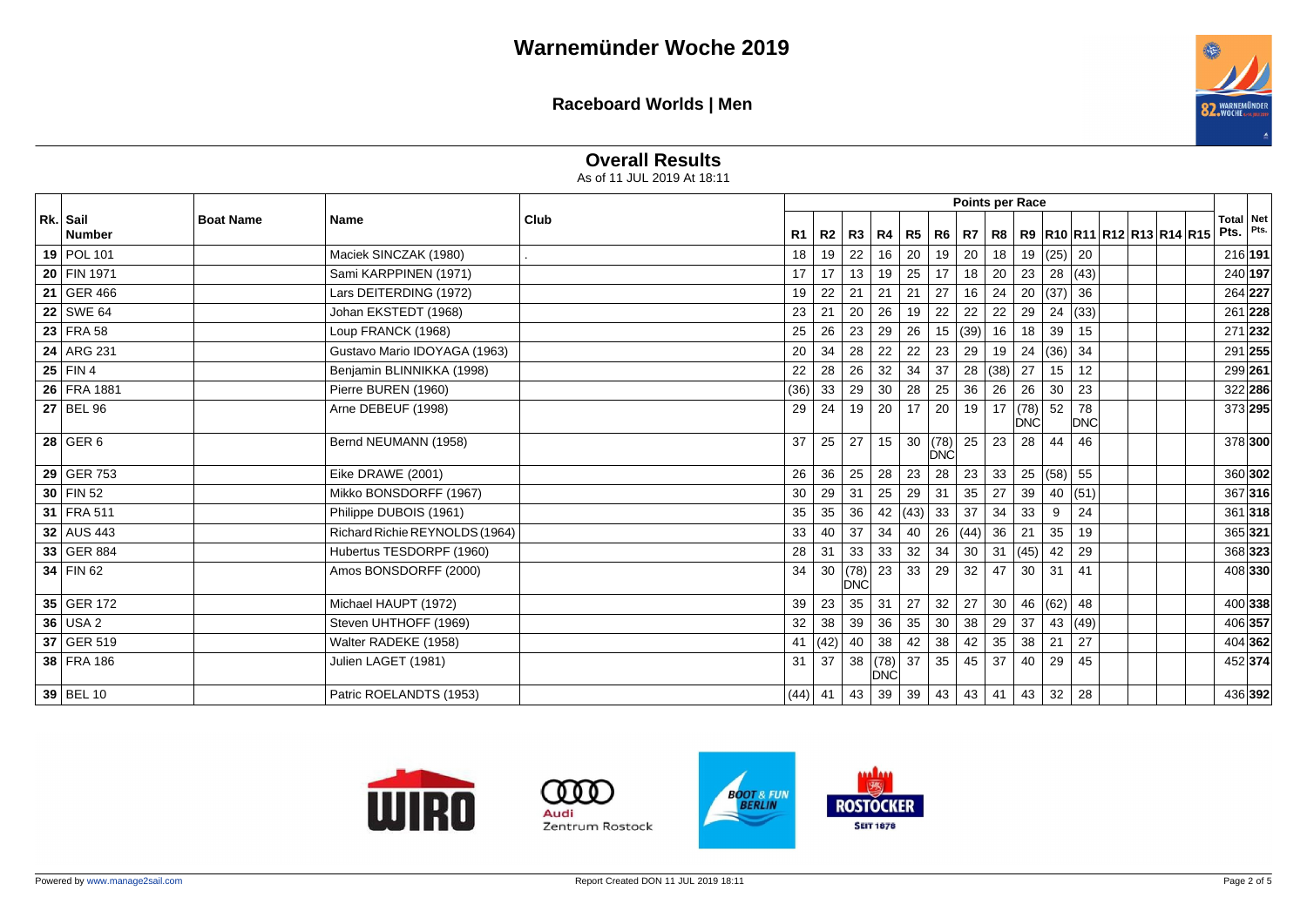

# **Overall Results**

As of 11 JUL 2019 At 18:11

|                           |                  |                               |                                        |                    |                                       |                  |           |                              |             | <b>Points per Race</b> |    |               |    |    |  |                                       |      |                          |
|---------------------------|------------------|-------------------------------|----------------------------------------|--------------------|---------------------------------------|------------------|-----------|------------------------------|-------------|------------------------|----|---------------|----|----|--|---------------------------------------|------|--------------------------|
| Rk. Sail<br><b>Number</b> | <b>Boat Name</b> | <b>Name</b>                   | Club                                   | R1                 | R2                                    |                  |           | R3   R4   R5   R6            |             | R7                     |    |               |    |    |  | R8   R9  R10  R11  R12  R13  R14  R15 | Pts. | <b>Total Net</b><br>Pts. |
| 40 NOR 18                 |                  | Jakob SCHJERVEN (1967)        |                                        | (78)               | 78<br>DNCDNCDNC                       | 78               | 24        | 31                           | 24          | 31                     | 32 | 32            | 26 | 37 |  |                                       |      | 471 393                  |
| 41 CZE 22                 |                  | Martin SIVA (1964)            |                                        | 38                 | 39                                    | 32               | 40        | 41                           | 39          | $ (46) $ 44            |    | 41            | 46 | 40 |  |                                       |      | 446 400                  |
| 42   FIN 50               |                  | Kai Kalevi MÄNNISTÖ (1955)    | Lappeenrannan Pursiseura               | (78)<br>DNC        | 46                                    | 78<br>DNC        | 41        | 38                           | 36          | 33                     | 25 | 31            | 51 | 32 |  |                                       |      | 489411                   |
| 43 BEL 37                 |                  | Aart van LOOCKE (1994)        |                                        | 42                 | 43                                    | 41               | 43        | 46                           | 42          | (50)                   | 43 | 44            | 41 | 30 |  |                                       |      | 465 415                  |
| 44 KOR 7                  |                  | Han Wool KIM (1991)           |                                        |                    | 56,7 56,7 56,7 47<br><b>RDGRDGRDG</b> |                  |           | 45                           | (78)<br>DNC | 40                     | 45 | 35            | 17 | 38 |  |                                       |      | $515,1$ 437,1            |
| 45 NOR 170                |                  | Christian HILMERSEN (1971)    |                                        | (78)               | 78<br>DNCDNCDNC                       | 78               | 35        | 36                           | 41          | 34                     | 42 | 34            | 33 | 31 |  |                                       |      | 520 442                  |
| 46 GER 201                |                  | Heiner HOMRIGHAUSEN (1950)    |                                        | 46                 | 48                                    | 44               |           | 44 (78) 78<br><b>DNC DNC</b> |             | 54                     | 39 | 42            | 38 | 26 |  |                                       |      | 537 459                  |
| 47 GER 1131               |                  | Julian FIEGE (1989)           |                                        | 47                 | 47                                    | 42               | 46        | 47                           | (78)<br>DNC | 49                     | 52 | 53            | 49 | 44 |  |                                       |      | 554 476                  |
| 48 NED 86                 |                  | Vincent THOMS (1966)          |                                        |                    | $(78)$ 78<br>DNCDNC                   | 34               | 78<br>DNC | 44                           | 40          | 26                     | 40 | 36            | 70 | 65 |  |                                       |      | 589 511                  |
| 49 SVK 26                 |                  | Milan DUCHNOVSKY (1962)       |                                        |                    | $(78)$ 78<br>DNC DNC                  | 45               | 49        | 49                           | 45          | 78<br><b>DNC</b>       | 51 | 48            | 27 | 47 |  |                                       |      | 595 517                  |
| 50 GER 6000               |                  | Thomas STOLARSKI (1977)       |                                        | (78)<br><b>DNĆ</b> | 27                                    | 30               | 37        | 78<br>DNC DNC                | 78          | 21                     | 78 | 78<br>DNC DNC | 53 | 39 |  |                                       |      | 597 519                  |
| 51 GER 147                |                  | Rainer BECKER (1956)          |                                        | 45                 | 44                                    | $(78)$ 50<br>DNĆ |           | 78<br>DNC DNC                | 78          | 55                     | 49 | 49            | 55 | 63 |  |                                       |      | 644 566                  |
| 52 POL 215                |                  | Jakub NOWAK (1971)            |                                        |                    | $(78)$ 78<br>DNCDNCDNCDNCDNCDNC       |                  |           | 78 78 78                     | 78          | 51                     | 48 | 51            | 19 | 14 |  |                                       |      | 651 573                  |
| 53 GER 413                |                  | Jan-Michael SCHONEBECK (1992) |                                        |                    | $(78)$ 78<br>DNCDNCDNC                | 78 51            |           | 78<br><b>DNC</b>             | 44          | 52                     | 50 | 50            | 45 | 56 |  |                                       |      | 660 582                  |
| 54 GER 572                |                  | Harald HOFMANN (1980)         | Windsurfing-Club Starnberger See e. V. |                    | 43 $(78)$<br>DNC DNC                  | 78               | 45        | 78<br>DNC DNC                | 78          | 47                     | 46 | 47            | 67 | 61 |  |                                       |      | 668 590                  |







- 0 0

Audi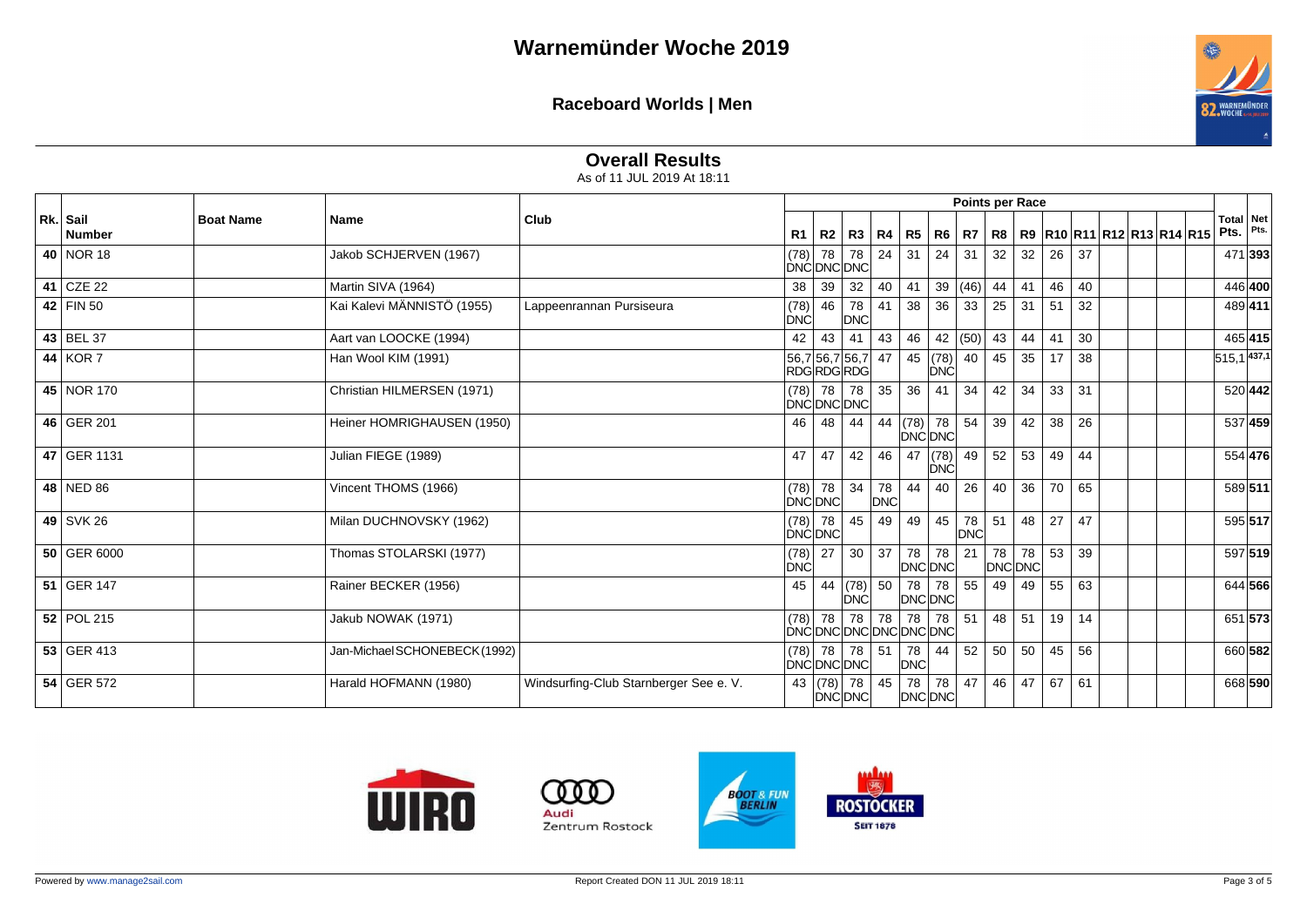

# **Overall Results**

As of 11 JUL 2019 At 18:11

|                           |                  |                                  |      |                |           |                                                                     |                   |    |           |         |       | <b>Points per Race</b> |    |                  |                                       |  |                          |      |
|---------------------------|------------------|----------------------------------|------|----------------|-----------|---------------------------------------------------------------------|-------------------|----|-----------|---------|-------|------------------------|----|------------------|---------------------------------------|--|--------------------------|------|
| Rk. Sail<br><b>Number</b> | <b>Boat Name</b> | <b>Name</b>                      | Club | R <sub>1</sub> | R2        |                                                                     | R3   R4   R5   R6 |    |           | R7      |       |                        |    |                  | R8   R9  R10  R11  R12  R13  R14  R15 |  | <b>Total</b> Net<br>Pts. | Pts. |
| 55 GER 545                |                  | Olaf JUST (1969)                 |      | 48             | 45        | (78)<br>DNC                                                         | 48                | 50 | 78<br>DNC |         |       | 53 78 78<br>DNC DNC    | 61 | 57               |                                       |  | 674 596                  |      |
| 56 ESP 95                 |                  | Paco MANCHON TEJEDOR (1946)      |      |                |           | 40 $ (78)$ 78  <br><b>DNCDNC</b>                                    | $52$ 78 78        |    |           | 78      | 78    | 78<br>DNCDNCDNCDNCDNC  | 18 | 78<br><b>DSQ</b> |                                       |  | 734 656                  |      |
| 57 FRA 1404               |                  | Franck VANBESELAERE (1970)       |      |                | $(78)$ 78 | 78<br>DNCDNCDNCDNCDNCDNC                                            | 78 78 78          |    |           | 48 54   |       | 52                     | 59 | 60               |                                       |  | 741 663                  |      |
| 58 NOR 40                 |                  | Arne NERVIK (1960)               |      |                |           | $(78)$ 78 78 78 48<br><b>DNCDNCDNCDNC</b>                           |                   |    | 78        |         | 78 78 | 78<br>DNCDNCDNCDNC     | 47 | 35               |                                       |  | 754 676                  |      |
| 59 DEN 47                 |                  | Kai HOFFMANN (1967)              |      | 27             |           |                                                                     |                   |    |           |         |       |                        |    |                  |                                       |  | 761 683                  |      |
| $60$ LAT 54               |                  | Juris DREIMANIS (1954)           |      |                |           | $(78)$ 78 78 78 78 78 78 56 53<br>DNCDNCDNCDNCDNCDNC                |                   |    |           |         |       | 54                     | 69 | 66               |                                       |  | 766 688                  |      |
| 61 FRA 171                |                  | Jean ASIA (1951)                 |      |                |           | $(78)$ 78 78 78 78 78 78<br>DNCDNCDNCDNCDNCDNC                      |                   |    |           | $57$ 78 |       | 78<br>DNC DNC          | 50 | 52               |                                       |  | 783 705                  |      |
| 62 ESP 115                |                  | Alejandro RIVERA MARTINEZ (1962) |      |                |           | $(78)$ 78 78 78 78 78<br> DNC DNC DNC DNC DNC DNC DNC DNC DNC       |                   |    |           | 78      | 78    | 78                     | 54 | 42               |                                       |  | 798 720                  |      |
| 63 GER 342                |                  | Matthias REIMANN (1968)          |      |                |           | $(78)$ 78 78 78 78 78<br>DNCDNCDNCDNCDNCDNCDNCDNCDNCD               |                   |    |           | 78   78 |       | 78                     | 48 | 55<br>RDG        |                                       |  | 805 727                  |      |
| 64 GER 4711               |                  | Michael SELENT (1982)            |      |                |           | $(78)$ 78 78 78 78 78 78 78 78 78<br>DNCDNCDNCDNCDNCDNCDNCDNCDNCDNC |                   |    |           |         |       | 78                     | 56 | 53               |                                       |  | 811 733                  |      |
| 65 FIN 424                |                  | Esa HARJULA (1980)               |      |                |           | $(78)$ 78 78<br>DNCDNCDNCDNCDNCDNCDNCDNCDNCDNC                      | 78 78 78          |    |           | 78   78 |       | 78                     | 60 | 50               |                                       |  | 812 734                  |      |
| 66 GER 79                 |                  | Frank BENDER (1968)              |      |                |           | $(78)$ 78 78 78 78 78 78<br>DNCDNCDNCDNCDNCDNCDNCDNCDNCDNC          |                   |    |           | 78 78   |       | 78                     | 57 | 59               |                                       |  | 818 740                  |      |
| 67 GER 30                 |                  | Gregor BEHRBOHM (1960)           |      |                |           | $(78)$ 78 78 78 78 78 78 78 78<br>DNCDNCDNCDNFDNCDNCDNCDNCDNC       |                   |    |           |         |       | 78                     | 63 | 54               |                                       |  | 819 741                  |      |
| 68 NOR 120                |                  | Dag HANSEN (1965)                |      |                |           | $(78)$ 78 78 78 78 78 78 78 78 78<br>DNCDNCDNCDNCDNCDNCDNCDNCDNCDNC |                   |    |           |         |       | 78                     | 65 | 62               |                                       |  | 829 751                  |      |
| 69 GER 17                 |                  | Kai HOFFMANN (1974)              |      |                |           | $(78)$ 78 78 78 78 78 78 78 78 78<br>DNCDNCDNCDNCDNCDNCDNFDNCDNC    |                   |    |           |         |       | 78                     | 66 | 64               |                                       |  | 832 754                  |      |





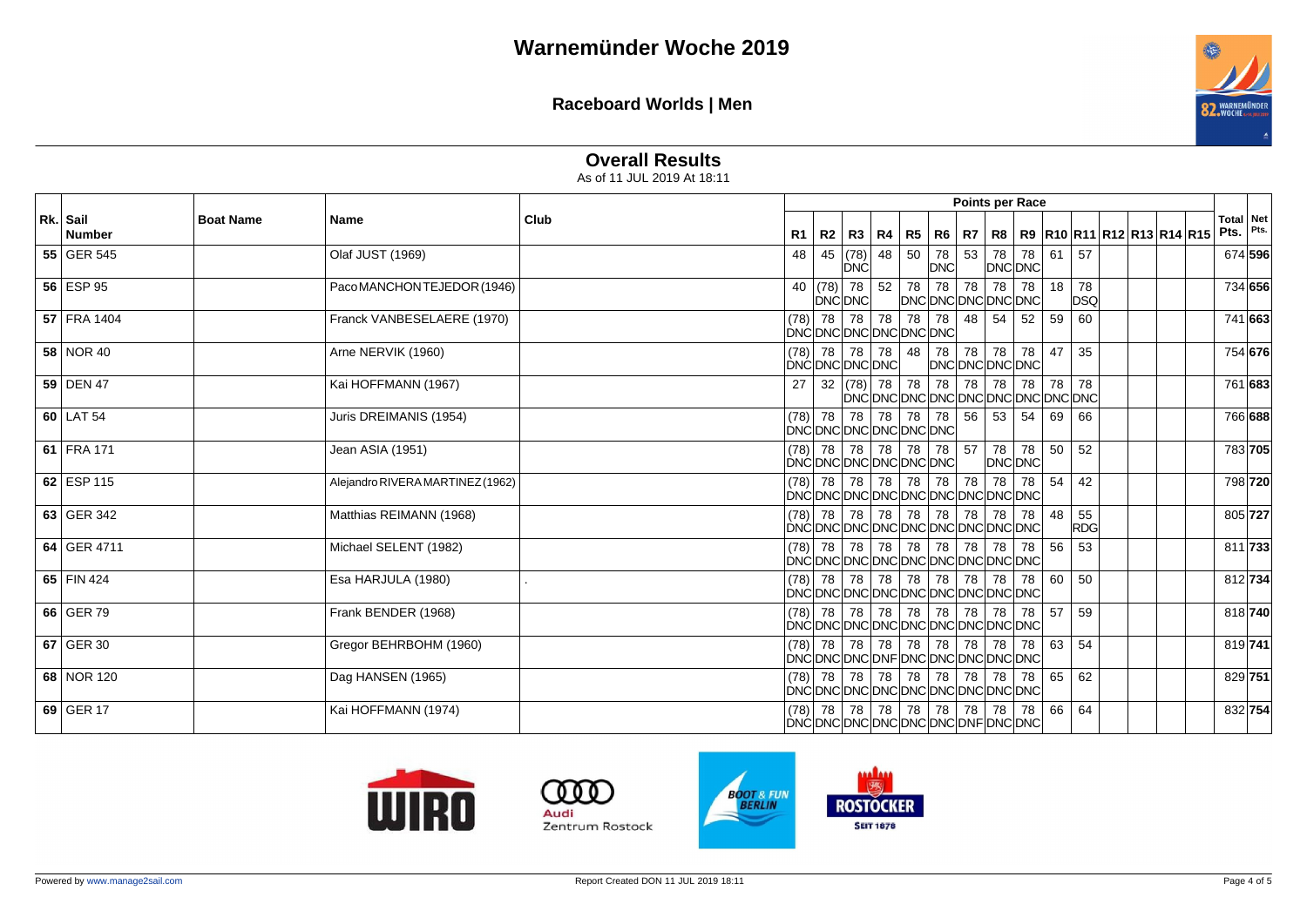

## **Overall Results**

As of 11 JUL 2019 At 18:11

|                           |                  |                               |      |           |                                                                         |  |  | <b>Points per Race</b>      |    |       |       |                                                                     |  |                          |         |
|---------------------------|------------------|-------------------------------|------|-----------|-------------------------------------------------------------------------|--|--|-----------------------------|----|-------|-------|---------------------------------------------------------------------|--|--------------------------|---------|
| Rk. Sail<br><b>Number</b> | <b>Boat Name</b> | Name                          | Club | <b>R1</b> |                                                                         |  |  |                             |    |       |       | R2   R3   R4   R5   R6   R7   R8   R9  R10  R11  R12  R13  R14  R15 |  | <b>Total Net</b><br>Pts. | Pts.    |
| <b>70 FRA 2408</b>        |                  | Christophe DANET (1961)       |      |           | (78)  78   78  <br>DNCDNCDNCDNCDNCDNCDNCDNCDNCDNC                       |  |  | 78   78   78   78   78      | 78 | 64    | 68    |                                                                     |  | 834 756                  |         |
| <b>71 CHN 1</b>           |                  | Qi WANG (1981)                |      |           | $ (78)$ 78 78 78 78 78 78 78 78 78 78<br>DNCDNCDNCDNCDNCDNCDNCDNCDNCDNC |  |  |                             |    | 68    | 67    |                                                                     |  | 837 759                  |         |
| $72$ GER 92               |                  | Carsten BURGER (1972)         |      |           | $ (78)$ 78 78 78 78 78 78 78 78 78<br>DNCDNCDNCDNCDNCDNCDNCDNFDNCDNC    |  |  |                             | 78 | 71    | 69    |                                                                     |  | 842 764                  |         |
| 73 ESP 161                |                  | Roger CABEZAS (1961)          |      |           | DNCDNCDNCDNCDNCDNCDNCDNCDNCDNC                                          |  |  |                             | 78 | 72    | 70    |                                                                     |  | 844 766                  |         |
| <b>74 FRA 73</b>          |                  | Jean-Baptiste FRANCOIS (1989) |      |           | $ (78) $ 78   78  <br>DNCDNCDNCDNCDNCDNCDNCDNCDNCDNCDNCDNC              |  |  | 78   78   78   78   78      | 78 |       | 78 78 |                                                                     |  |                          | 858 780 |
| 74 GER 410                |                  | Torsten OLEK (1971)           |      |           | $ (78) $ 78   78  <br>DNCDNCDNCDNCDNCDNCDNCDNCDNCDNCDNCDNC              |  |  | 78   78   78   78   78   78 |    |       | 78 78 |                                                                     |  | 858 780                  |         |
| 74 GER 62                 |                  | Alexander LIPPERT (1962)      |      |           | DNCDNCDNCDNCDNCDNCDNCDNCDNCDNCDNCDNC                                    |  |  |                             |    |       |       |                                                                     |  |                          | 858 780 |
| 74 GER 702                |                  | Helmut MANNSBARTH (1954)      |      |           | $ (78)$ 78 78                                                           |  |  | 78   78   78   78   78   78 |    | 78 78 |       |                                                                     |  |                          | 858 780 |

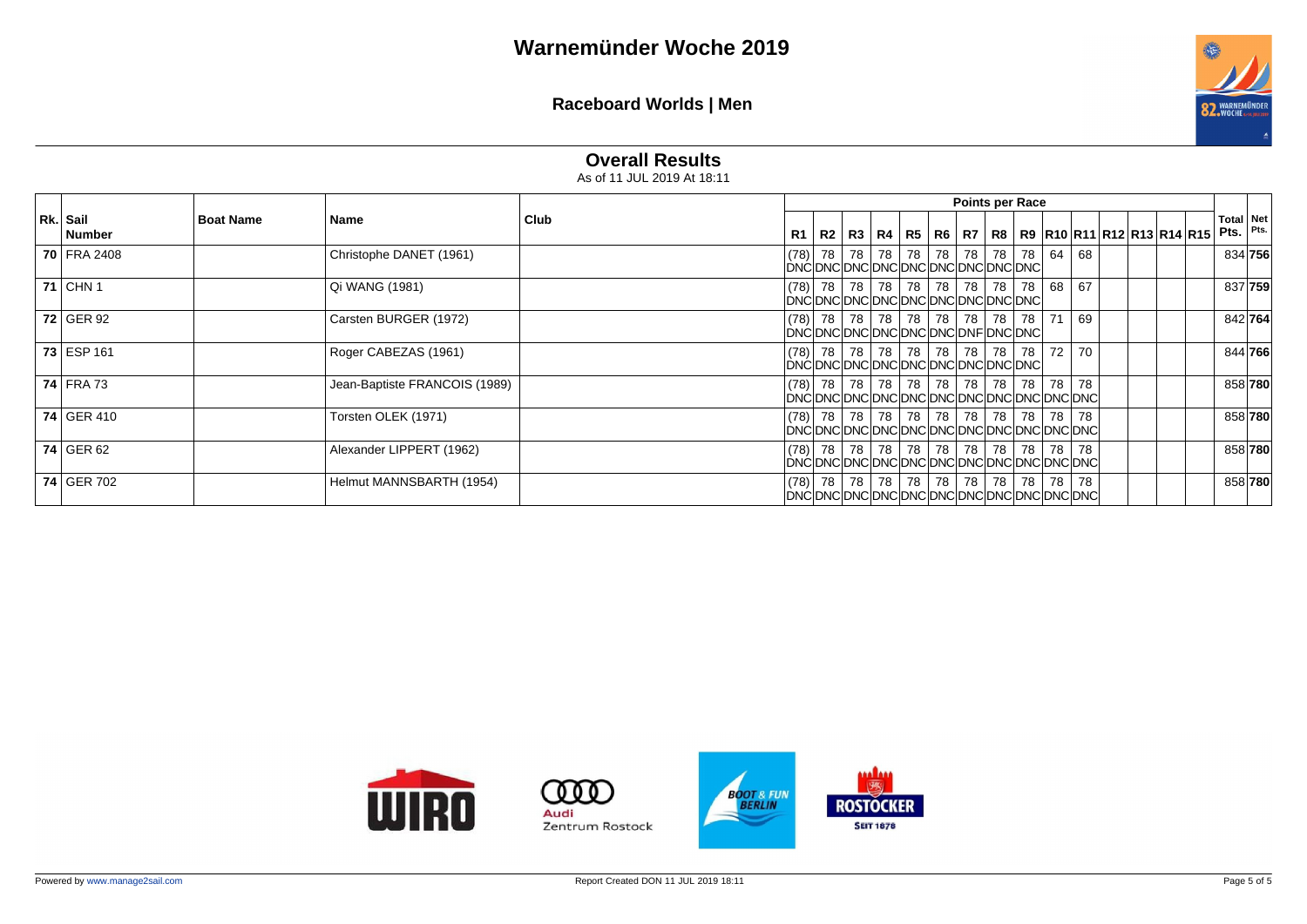

#### **Overall Results**

As of 11 JUL 2019 At 18:01

RO: Dr. Jan Prockat PRO: Peter Ramcke Jury Chairman: Dr. Jörn-Christoph Jansen Panel Chair Raceboard Worlds: Jos M. Spijkerman

**Discard rule: Global: 5,12. Scoring system: Low Point.**

|                           |                  |                                     |      |                                             |                                             |    |   |                             |                | Points per Race |                |                |                 |                  |  |                            |                          |           |
|---------------------------|------------------|-------------------------------------|------|---------------------------------------------|---------------------------------------------|----|---|-----------------------------|----------------|-----------------|----------------|----------------|-----------------|------------------|--|----------------------------|--------------------------|-----------|
| Rk. Sail<br><b>Number</b> | <b>Boat Name</b> | Name                                | Club | R1                                          | R2                                          |    |   | R3   R4   R5                |                | R6   R7   R8    |                |                |                 |                  |  | R9 R10 R11 R12 R13 R14 R15 | <b>Total Net</b><br>Pts. | Pts.      |
| $1$ FIN 56                |                  | Aleksandra BLINNIKKA (1992)         |      |                                             |                                             |    |   |                             | 2              |                 |                | 2              | (3)             | $\overline{2}$   |  |                            | 16                       | 13        |
| $2$ CZE 6                 |                  | Jana SLIVOVA (1991)                 |      | (2)                                         | $\mathcal{P}$                               | 2  | 2 | 2                           |                | $\overline{2}$  | 2              |                |                 |                  |  |                            | 18 <sup>1</sup>          | 16        |
| 3 FRA 1564                |                  | Viviane VENTRIN (1978)              |      | 3                                           | (4)                                         | 4  | 3 | 3                           | 3              |                 | 3              |                | $\overline{2}$  | 3                |  |                            | 36l                      | 32        |
| $4$ POL 48                |                  | Maria JOPYK-MISIAK (1972)           |      | $\overline{4}$                              | 3                                           | 3  | 5 | (14)<br><b>DNC</b>          | $\overline{4}$ | 6               |                | 5              | 4               | 14<br><b>RET</b> |  |                            | 66                       | 52        |
| 5 GER 3084                |                  | Meike WALLOCHNY (1997)              |      | $\begin{bmatrix} (14) \\ DNC \end{bmatrix}$ | 5                                           | 5  | 4 | 5                           | 6              | 5               | 6              | 6              | 8               | 8                |  |                            | 72                       | 58        |
| $6$ GER 791               |                  | Jennifer BENDER (1995)              |      | (14)                                        | 14<br>DNC DNC DNC                           | 14 |   | 4                           | 5              | 3               | 5              | 3              | 5               | 5                |  |                            | 79I                      | 65        |
| $7$ FIN 412               |                  | Anna AROSILTA-GURVITS (1978)        |      | $\begin{bmatrix} (14) \\ DNC \end{bmatrix}$ | 6                                           | 6  | 6 | 6                           | $\overline{7}$ | $\overline{7}$  | $\overline{7}$ | $\overline{7}$ | 9               | 9                |  |                            | 84                       | <b>70</b> |
| $8$ ESP 11                |                  | Antonia la Balilla DOMINGUEZ (1958) |      |                                             | $(14)$ 14<br>DNCDNCDNCDNCDNCDNCDNCDNCDNCD   | 14 |   | $14$ 14                     | 14             | 14              | 14             | 14             | 6               | $\overline{4}$   |  |                            | 136 122                  |           |
| $9$ ESP 596               |                  | Laura CABEZAS (1996)                |      |                                             | $(14)$ 14<br>DNCDNCDNCDNCDNCDNCDNCDNCDNCDNC | 14 |   | $14$   14                   | $\vert$ 14     |                 | 14   14        | 14             | $\overline{7}$  | 6                |  |                            | 139 125                  |           |
| 10 AUS 48                 |                  | Lissa McMILLAN (1964)               |      |                                             | $(14)$ 14<br>DNCDNCDNCDNCDNCDNCDNCDNCDNCD   | 14 |   | 14 14 14                    |                |                 | $14$ 14        | 14             | 10              | $\overline{7}$   |  |                            | 143 129                  |           |
| 11 GER 31                 |                  | Jutta ROCKENBAUCH (1970)            |      |                                             | $(14)$ 14<br>DNCDNCDNCDNCDNCDNCDNCDNCDNCDNC |    |   | 14   14   14   14   14   14 |                |                 |                | 14             | 12 <sup>1</sup> | 10               |  |                            | 148 134                  |           |
| 12 GER 640                |                  | Ingard BORGEL (1964)                |      |                                             | $(14)$ 14<br>DNCDNCDNCDNCDNCDNCDNCDNFDNCDNC |    |   | 14   14   14   14   14   14 |                |                 |                | 14             | 11              | 11               |  |                            | 148 134                  |           |
| 13 GER 70                 |                  | Tanja HOFFMANN (1972)               |      |                                             | $(14)$ 14<br>DNCDNCDNCDNCDNCDNCDNCDNCDNCD   | 14 |   | $14$   14   14              |                |                 | $14$ 14        | 14             | 13              | 12               |  |                            | 151 137                  |           |





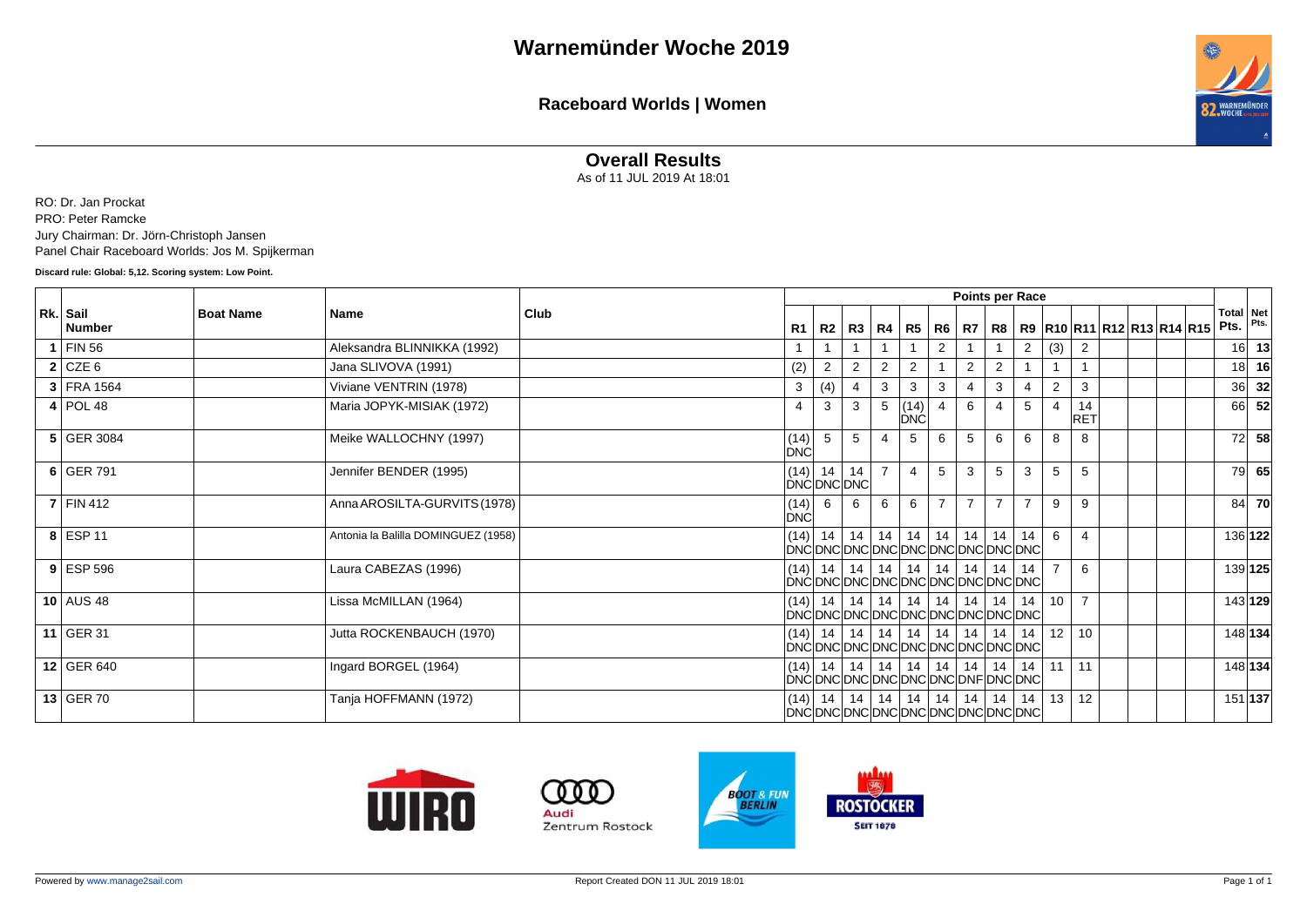**Raceboard Worlds | Junior**



#### **Overall Results**

As of 11 JUL 2019 At 16:59

RO: Dr. Jan Prockat PRO: Peter Ramcke Jury Chairman: Dr. Jörn-Christoph Jansen Panel Chair Raceboard WC: Jos M. Spijkerman

**Discard rule: Global: 5,12. Scoring system: Low Point.**

|                           |                  |                              |      |                                             |                          |                    |                |                        |                |                 | Points per Race  |                |                    |                |  |                            |                   |       |
|---------------------------|------------------|------------------------------|------|---------------------------------------------|--------------------------|--------------------|----------------|------------------------|----------------|-----------------|------------------|----------------|--------------------|----------------|--|----------------------------|-------------------|-------|
| Rk. Sail<br><b>Number</b> | <b>Boat Name</b> | Name                         | Club | R1                                          | R2                       | R3                 |                | R4   R5                |                |                 | R6   R7   R8     |                |                    |                |  | R9 R10 R11 R12 R13 R14 R15 | Total Net<br>Pts. | Pts.  |
| $1$ ESP 68                |                  | Ferran JURADO BESA (2001)    |      |                                             |                          |                    |                |                        |                |                 |                  |                |                    | (2)            |  |                            | 12 <sup>1</sup>   | 10    |
| $2$ ESP 661               |                  | Guillem SEGU GIRA (2001)     |      | (2)                                         | $\overline{2}$           | $\overline{2}$     | 2              | 2                      | 2              | $\overline{2}$  | $\overline{2}$   | 2              | $\overline{2}$     |                |  |                            | 21                | 19    |
| $3$ BEL 68                |                  | Jonathan BULTYNCK (2003)     |      | (6)                                         | 3                        | 5                  | 4              |                        | $\overline{4}$ | 5               |                  | 3              | 6                  | 6              |  |                            | <b>50</b>         | -44   |
| $4$ GER 445               |                  | Richard SPRENGER (2000)      |      | 3                                           |                          | 3                  | 3              | 6                      | 3              | 6               | 3                |                | (9)                | 9              |  |                            | 53 <sub>1</sub>   | 44    |
| 5 GER 2212                |                  | Felix KUPKY (2002)           |      | 5                                           |                          | (18)<br><b>DSQ</b> | 5              | 5                      | 5              | 3               | 6                |                | 8                  | $\overline{7}$ |  |                            | 72                | 54    |
| 6 FRA 1406                |                  | Theo VANBESELAERE (2000)     |      | $\overline{4}$                              | 6                        |                    | 6              | 3                      | $\overline{7}$ |                 | $\overline{7}$   | 6              | (11)               | 11             |  |                            | 69                | 58    |
| 7 ESP 207                 |                  | Fabio PORTUNE (2002)         |      | (9)                                         | 8                        | 6                  | 8              | 8                      | 8              |                 | 8                | $\overline{7}$ | $\overline{z}$     | 4              |  |                            | 80l               | 71    |
| 8 GER 454                 |                  | Robin ROCKENBAUCH (2001)     |      | 8                                           |                          | $\overline{7}$     | $\overline{7}$ |                        | 6              | 8               | 5                | 9              | (18)<br><b>DNC</b> | 8              |  |                            |                   | 90 72 |
| $9$ FRA 741               |                  | Titouan HALLUITTE (2001)     |      |                                             | (10)                     | 8                  | 9              | 9                      | 9              | 9               | 9                | 10             | 3                  | 5              |  |                            | 88                | 78    |
| 10 FRA 2907               |                  | Lea VANBESELAERE (2002)      |      | 10                                          | 11                       | 9                  | 10             | 11                     | 10             | 10              | 11               | (13)           | $5\overline{)}$    | 10             |  |                            | $110$ 97          |       |
| 11 ESP 73                 |                  | Ramon BATISTA SERRANO (2001) |      | $\begin{vmatrix} (18) \\ DNC \end{vmatrix}$ | 9                        | 10 <sup>1</sup>    |                | $18$ 18<br>DNC DNC DNC | 18             | 12 <sup>1</sup> | 10 <sup>°</sup>  | 8              | $\overline{4}$     | 3              |  |                            | 128 110           |       |
| 12 FRA 381                |                  | Mathilde VALENTIN (2000)     |      | (18)<br><b>DNC</b>                          | 12                       | 11                 |                | $11$ 10                | 12             | 13              | 12               | 11             | 10 <sup>1</sup>    | 12             |  |                            | 132 114           |       |
| 13 GER 349                |                  | Florian SCHWEDE (1997)       |      | (18)                                        | 18<br>DNCDNCDNCDNCDNC    | 18                 |                | $18$ 18                | 11             | 11 <sup>1</sup> | 18<br><b>DNC</b> | 12             | 12                 | 13             |  |                            | 167 149           |       |
| 14   FRA 488              |                  | Tom MARCHAL (2003)           |      | (18)                                        | 18<br>DNCDNCDNC          | 18                 | 12             | 18<br><b>DNC DNC</b>   | 18             | 15              | 18<br>DNC DNC    | 18             | 13                 | 14             |  |                            | 180 162           |       |
| 15 GER 206                |                  | Niklas GARTNER (2001)        |      | (18)                                        | 18<br>DNCDNCDNCDNFDNCDNC | 18                 | 18             | 18                     | 18             | 14              | 18<br>DNC DNC    | 18             | 14                 | 16             |  |                            | 188 170           |       |





Audi